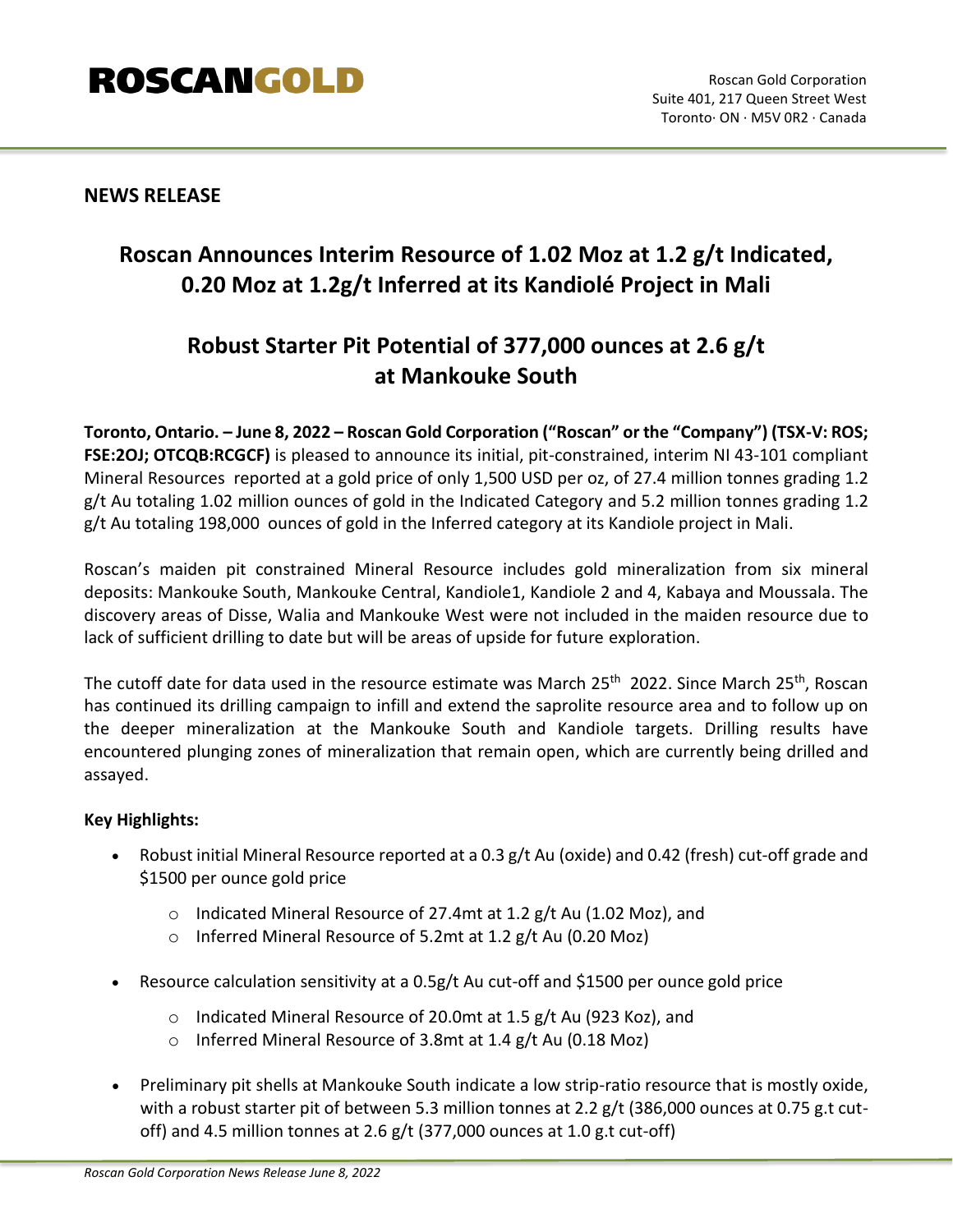- Resource model sensitivities at various gold prices highlight low strip ratios from pit shells ranging from 2.4:1 to 2:7:1 (see Table 2)
- Mineral resource with 84% captured in the indicated category and minimal sensitivity to lower gold prices. (See Table 1)
- Further potential to improve resource estimates with LeachWELL assay process. Only 18% of current drilling has now been assayed by LeachWELL which thus far has shown substantial improvements with tested area's lower-grades increasing between 10% and 40 %.
	- $\circ$  Roscan plans to expand the use of LeachWELL on its existing resource base and to use it extensively for all future drilling.
- Further Exploration Upside
	- $\circ$  Significant potential to increase the size of the MR with both the currently ongoing and future drilling programs.
	- $\circ$  For additional details on the exploration upside not captured in this current resource update please see the 2nd press release issued by Roscan this morning titled: *Roscan Outlines Potential Exploration Upside on Areas Within and Outside Current Resources.*
	- $\circ$  Identified mineralization under continued exploration include the follow up on the oxide and sulphide mineralization at Mankouke South, Kabaya and Kandiole KN1 resource areas, including their satellites and extensions.

**Nana Sangmuah, President & CEO, stated**, *"This mineral resource suggests a stand-alone project status for the Kandiole Gold Project. The good metallurgical recoveries, high-grade starter pit, low strip ratios, and the high-quality resource with 84% included in the indicated resource category and 72% within saprolite, points to a potential high-margin LOM operation.*

*Importantly, this initial resource is just the beginning for the overall project potential, the mineral resource remains open to further growth with the pending results from our incremental drilling, which remains ongoing. In addition, there are 3 advanced targets and discoveries not yet captured to be included in subsequent updates, such as demonstrated by the drilling success at Walia, Disse and Kandiole North extension.* 

*Management intends to commence in short order environmental studies to facilitate the permitting and further de-risking project development. We are encouraged by the ultimate scale potential at the Kandiole Project which we believe has significant upside and clearly positions Roscan amongst the few junior resource companies that can transition from early exploration to a significant mining operation."*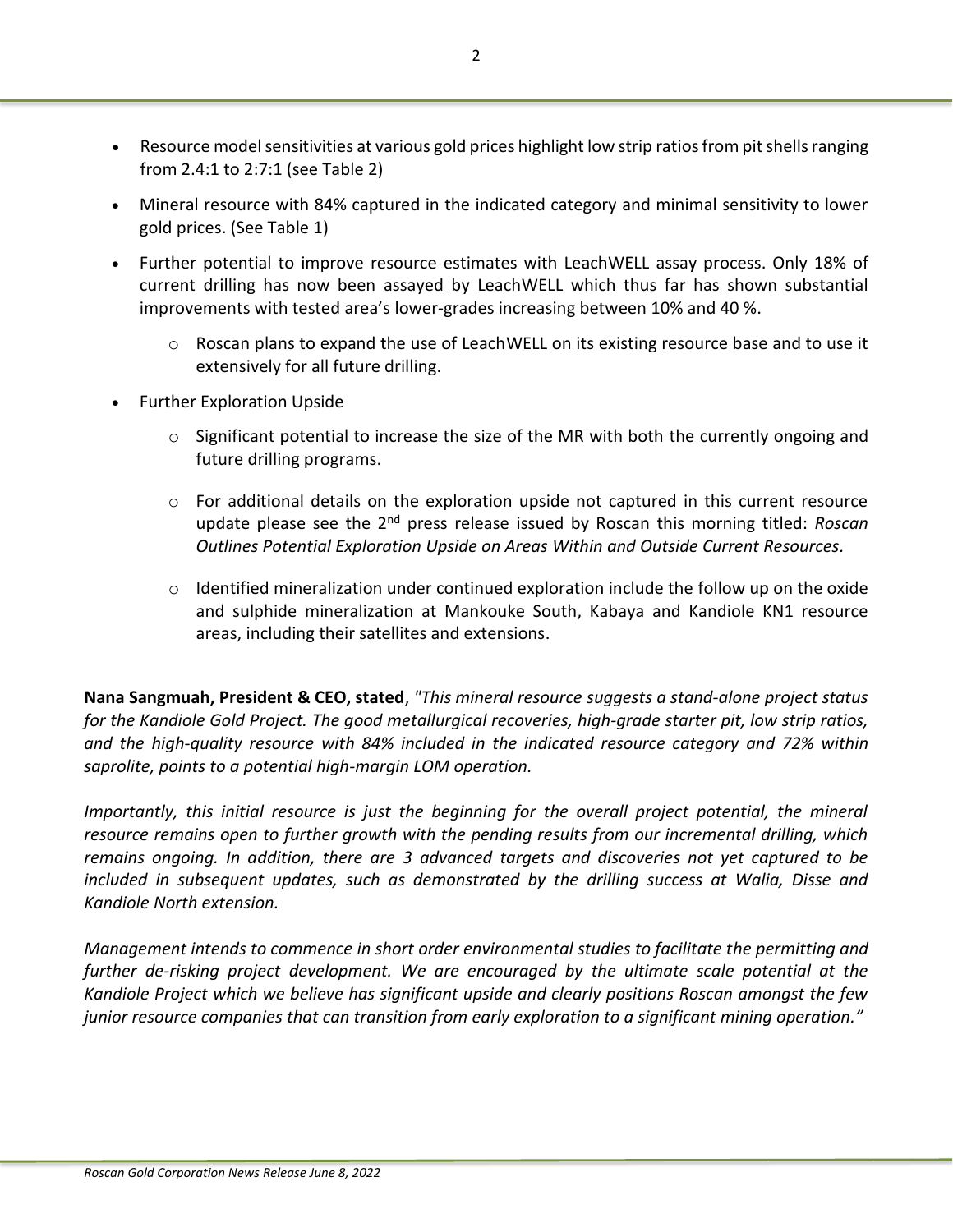### **Resource Estimate Technical Details**

The resource estimate for the Kandiole Gold Project, with effective date of March 31<sup>st</sup>, 2022, has been prepared by Mr. Ivor W.O. Jones, M.Sc., FAusIMM, CPgeo, P.Geo, who is an independent Qualified person (QP) under NI 43-101 guidelines. The Mineral Resource and Resource Estimate will be detailed in a technical report prepared in accordance with NI 43-101 to be filed on SEDAR within 45 days of this press release.

The Mineral Resources are derived from six deposit areas, including, in order of size, Mankouke South, Kabaya, Kandiole 1, Mankouke Central, Kandiole 2 4 and Moussala (see Figure 1 for locations). The input data for the Resource estimate comprises information from 1,789 drill-holes totaling 135,045 metres, including 38,357 metres of diamond drill holes (DDH and RCDD), 35,634 metres of reverse circulation holes (RC) and 61,054 metres of air core holes (AC).

A marginal cutoff grade (COG) of 0.30 g/t Au for all material has been applied for oxide mineralization, and 0.42 g/t for fresh and using a pit optimization based on a gold price of US\$1500/oz. The MR is reported with only the blocks within a conceptual open pit shell, which uses the following assumptions:

- Gold Price: \$1500 /oz
- Mining Cost: \$1.75 /t for laterite and saprolite, \$2.50 /t for saprock, \$2.75 /t for fresh rock
- Mining Recovery: 95%
- Dilution: 5%
- Geotechnical slope angles: 35° for laterite and saprolite, 40° for saprock and fresh rock

The Mineral Resource classification resulted in Indicated Resources of 27.4Mt at 1.2g/t Au for 1,018koz, and Inferred resource of 5.2Mt at 1.2g/t Au for 199koz.

A detailed summary of the deposit by target areas is presented in the Table 1.

|                                   |                        | <b>Mineral Resource</b><br>(0.3/0.42 g/t Au cut-off) |               |                 | Sensitivity<br>$(0.5 g/t$ Au cut-off) |     |                                |
|-----------------------------------|------------------------|------------------------------------------------------|---------------|-----------------|---------------------------------------|-----|--------------------------------|
| <b>Mineral</b><br><b>Resource</b> | <b>Target Area</b>     | <b>Tonnes</b><br>(In Situ)                           | Gold<br>Grade | Gold<br>Content | <b>Tonnes</b><br>(In Situ)            |     | <b>Gold Grade Gold Content</b> |
| Category                          |                        | mt                                                   | g/t           | koz             | mt                                    | g/t | koz                            |
| Indicated                         | Mankouke South         | 15.2                                                 | 1.3           | 657             | 11.9                                  | 1.6 | 613                            |
|                                   | Mankouke Central       | 0.9                                                  | 1.7           | 47.5            | 0.7                                   | 2.0 | 45.1                           |
|                                   | Kandiole               | 2.8                                                  | 0.9           | 79.7            | 1.8                                   | 1.2 | 67.2                           |
|                                   | Kabaya                 | 8.5                                                  | 0.9           | 234             | 5.6                                   | 1.1 | 197                            |
|                                   | <b>Total Indicated</b> | 27.4                                                 | 1.2           | 1,018           | 20.0                                  | 1.5 | 923                            |
| Inferred                          | Mankouke South         | 2.8                                                  | 1.4           | 124             | 2.2                                   | 1.6 | 116                            |
|                                   | Mankouke Central       | 0.1                                                  | 0.8           | 1.4             | 0.0                                   | 1.2 | 1.0                            |
|                                   | Kandiole               | 0.7                                                  | 1.1           | 23.1            | 0.4                                   | 1.5 | 20.2                           |
|                                   | Kabaya                 | 1.2                                                  | 0.8           | 32.7            | 0.8                                   | 1.0 | 28.0                           |
|                                   | Kandiole North 2 and 4 | 0.3                                                  | 0.9           | 8.7             | 0.2                                   | 1.1 | 7.6                            |
|                                   | Moussala               | 0.2                                                  | 1.4           | 8.5             | 0.2                                   | 1.2 | 8.0                            |
|                                   | <b>Total Inferred</b>  | 5.2                                                  | 1.2           | 199             | 3.8                                   | 1.4 | 181                            |

*Table 1: Detailed summary of the deposit by target areas*

*Roscan Gold Corporation News Release June 8, 2022*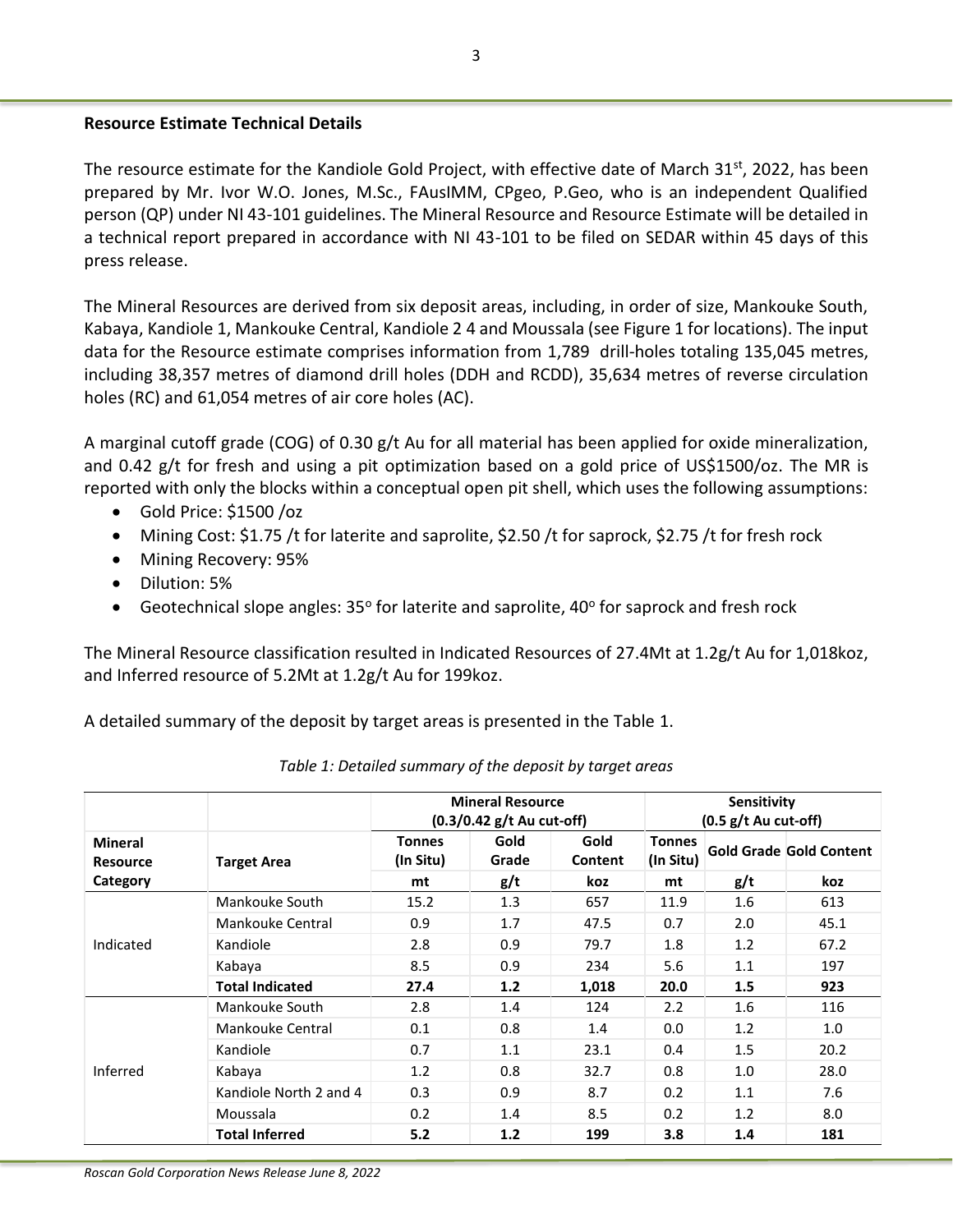- *1. The effective date of the Mineral Resource Estimate is 31 March 2022.*
- *2. A marginal COG of 0.30 g/t Au for all material is applied for oxide mineralization, and 0.42 g/t for fresh.*
- *3. Mineral Resources, which are not Mineral Reserves, do not have demonstrated economic viability. The estimate of Mineral Resources may be materially affected by environmental, permitting, legal, marketing, or other relevant issues. The Mineral Resources in this Technical Report were estimated using CIM (2014) Standards on Mineral Resources and Reserves, Definitions and Guidelines.*
- *4. A test to determine whether or not there is a Reasonable Expectation of Economic Extraction of Mineral Resources was completed using a pit optimisation based on a gold price of US\$1500/oz.*
- *5. The quantity and grade of reported the Inferred Resources in this estimation are uncertain in nature and there has been insufficient exploration to define this Inferred Resource as an Indicated or Measured Mineral Resource. It is uncertain if further exploration will result in upgrading the Inferred Resource to an Indicated or Measured Mineral Resource category.*
- *6. Contained metal and tonnes figures in totals may differ due to rounding.*

The grade-tonnage model used as the resource model was prepared using ordinary kriging. Full details of the model will be available in the NI 43-101 technical report currently in preparation.

## **Sensitivity to Gold Price with Pit Optimisation**

During the technical work to define the mineral resource, each of the resource models was tested to check for a Reasonable Expectation of Economic Extraction (REEE). As part of the REEE, the model was tested at various gold prices.

| Table 2: Pit Optimization Results |             |           |             |             |  |  |  |
|-----------------------------------|-------------|-----------|-------------|-------------|--|--|--|
|                                   | \$1500 / oz | \$1800/oz | \$1900 / oz | \$2000 / oz |  |  |  |
| Tonnes (mt)                       | 38.2        | 42.3      | 47.2        | 50.1        |  |  |  |
| Diluted Grade (g/t Au)            | 1.04        | 0.94      | 0.92        | 0.89        |  |  |  |
| Metal (mOz)                       | 1.28        | 1.37      | 1.40        | 1.43        |  |  |  |
| <b>Strip Ratio</b>                | 2.70:1      | 2.52:1    | 2.45:1      | 2.44:1      |  |  |  |

*1. These results are pit evaluation results and differ to the mineral resource.* 

*2. The cut-off grade varies according to the area being tested and is defined by the strip ratio and applied mining costs. The effective cut-off grade also varies by gold price and state of weathering.*

3. *These results also include mineralisation as dilution which is below the cut-off grade for the mineral resource, but is above the marginal cut-off grade*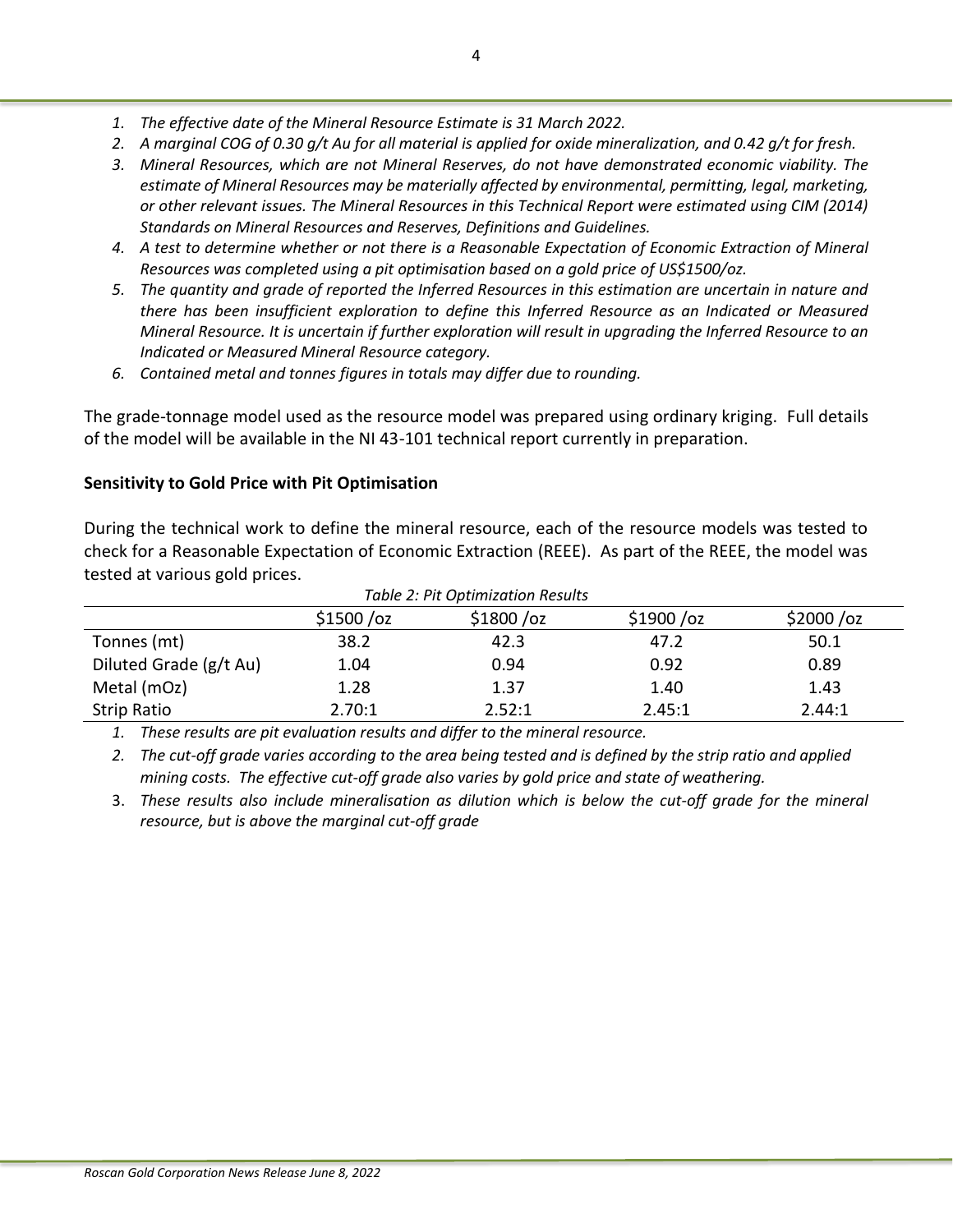## **Exploration Target – Potential Resource Growth**

The exploration target was defined from the grade-tonnage model used to define the mineral resource. This model included estimates with low confidence that did not meet the company's criteria for defining the mineral resource and from outside the reported MR's pit shells. These additional tonnages and Au grades have been reported using a cut-off grade of 0.3 g/t Au for the Upper Tonnage Range of the estimates and 0.5 g/t for the Lower Tonnage Range estimates. The 0.3 g/t report includes lower confidence estimates than those for the 0.5 g/t cut-off. The interim results are reported below:

*Table 3: Exploration Target*

| <b>Exploration Areas (*) Total</b> | Tonnes (mt) | Au $(g/t)$ |
|------------------------------------|-------------|------------|
| Lower range $(*)$                  | 8.0         | 1.0        |
| Upper Range (**)                   | 30.0        | 0.8        |

(\*) Upper range from 0.3/0.42 cut-off includes lowest confidence estimates

(\*\*) Lower range from 0.5/0.5 cut-off

*Note: the aforementioned "Exploration Target" is reported as a range of quantities and grades. They are conceptual in nature and there has not been sufficient exploration to define a mineral resource. It is uncertain if future exploration will result in the target being delineated as a mineral resource.*



Figure 1: Mankouke South Section 1375750 with block model 5m x 5mx 5m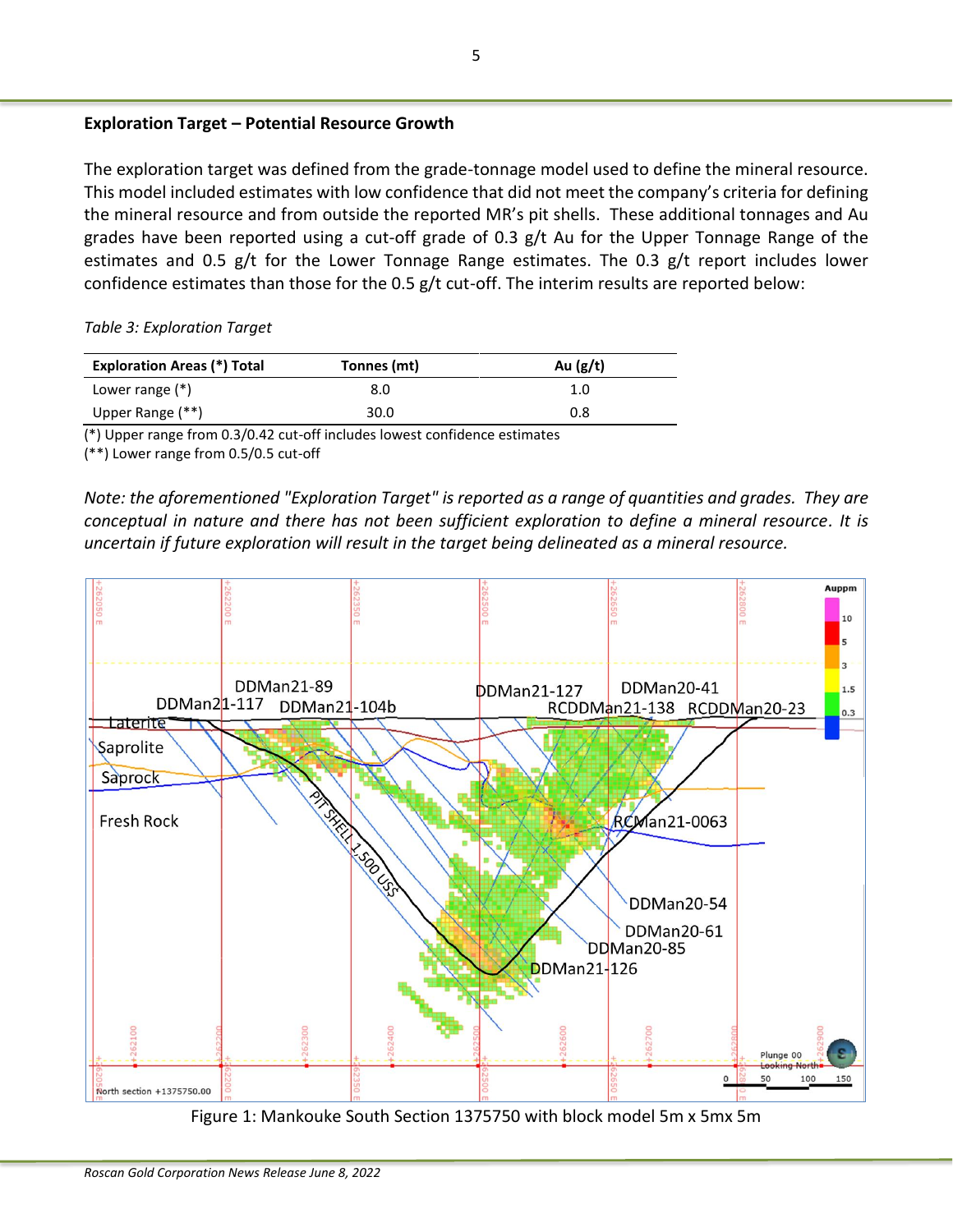

Figure 2: Kabaya Section 13789400 with block model 5m x 5mx 5m.



Figure 3: Kandiole 1 Section 1386595 with block model 5m x 5mx 5m.